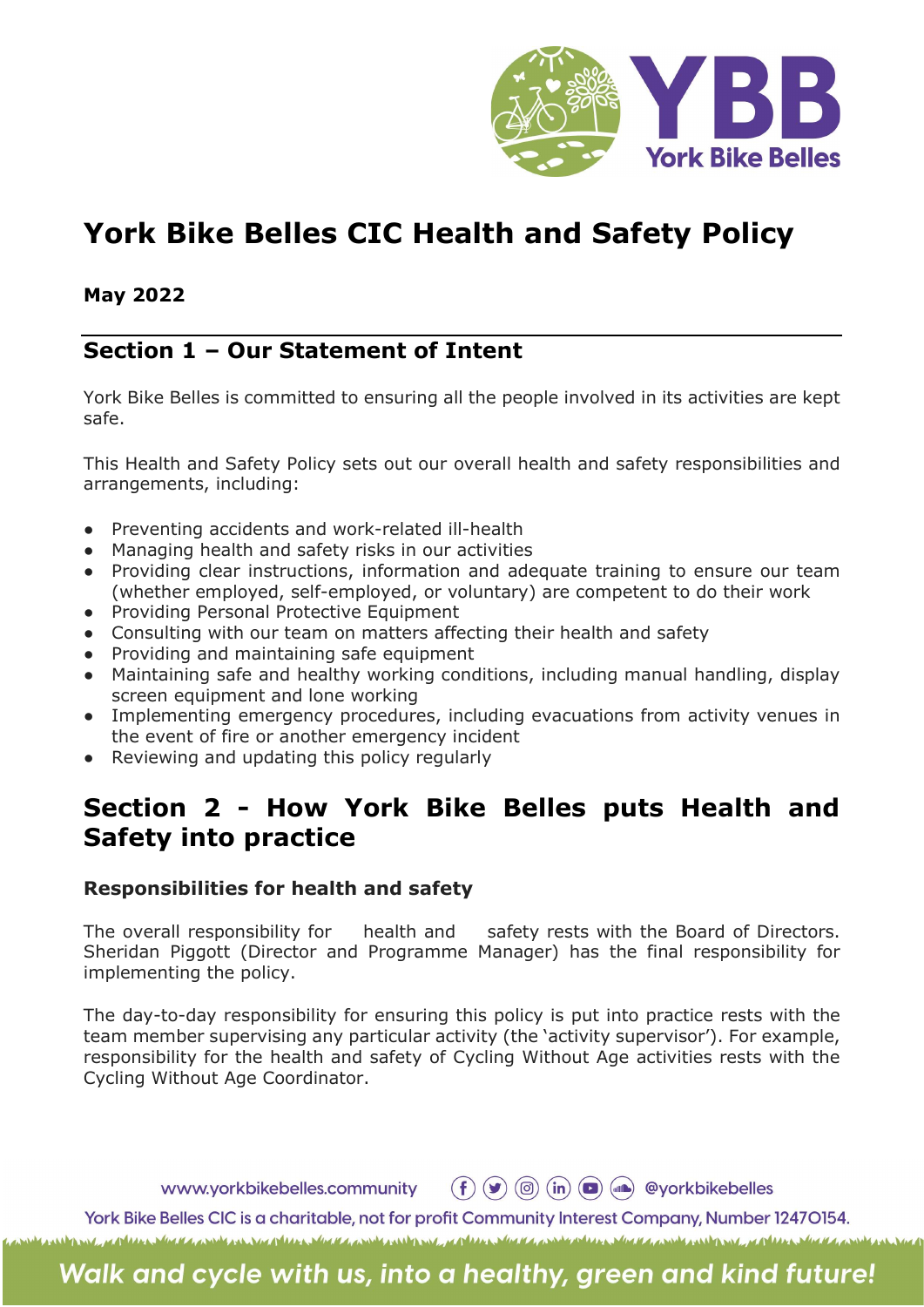All our team (whether employed, self-employed, or voluntary) are required to:

- Cooperate with their activity supervisors on health and safety matters
- Take reasonable care of their own safety
- Report all health and safety concerns to their activity supervisor

### Arrangements for health and safety

#### Risk Assessments

York Bike Belles carries out detailed risk assessments for all our activities, and takes any necessary action arising from those assessments. We update these whenever conditions change. We develop detailed checklists for all activities to help our team safety deliver them.

We make all team members aware of the person responsible for health and safety for their activity and any precautions they need to take.

We have updated all our risk assessments to manage risks arising from Covid-19, and keep this under monthly review.

#### **Training**

York Bike Belles gives all our team relevant health and safety training as part of their induction, and any updates as and when necessary. We provide specialist training by external providers as appropriate to the role, including first aid training.

#### Consultation

We actively engage and consult all our team on health and safety matters as they arise, and when we formally review health and safety.

#### Evacuation

York Bike Belles activities usually take place in spaces controlled by others. The activity supervisor will always familiarise themselves with evacuation routes, fire exits and assembly points before an activity. They ensure that everyone involved in the activity is aware of evacuation procedures before the activity starts.

#### Maintaining safe and healthy working conditions

York Bike Belles keeps our bike fleet in excellent working condition. All bikes are inspected before their use in activities by a trained team member. Regularly-used bikes are checked by a professional mechanic at least every 3 months.

York Bike Belles provides appropriate Personal Protective Equipment to all team members.

York Bike Belles holds current Public and Employers' Liability insurance.

I. <u>MAN STATE AND AN IMPORTANCE STATE AND AND AND AN ANTISERATIVE AND A CONSTRUCTION OF A CONSTRUCTION OF A CONSTRUCTION OF A CONSTRUCTION OF A CONSTRUCTION OF A CONSTRUCTION OF A CONSTRUCTION OF A CONSTRUCTION OF A CONSTRUCT</u>

# Walk and cycle with us, into a healthy, green and kind future!